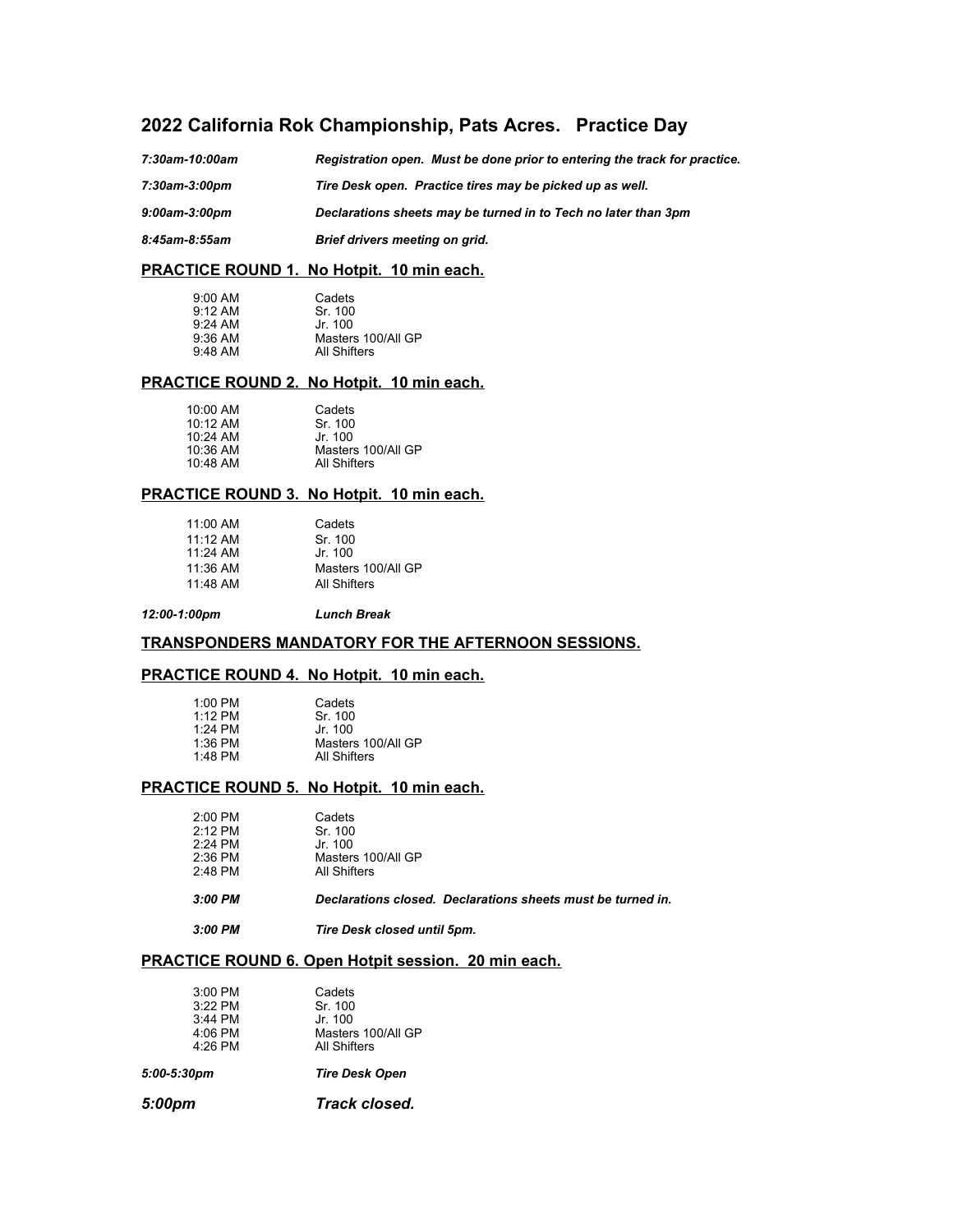# **2022 CRC Pats Acres Saturday**

*6:30 AM Gates open*

#### **Morning warmup. No Hotpit. 10 min each.**

#### **915am-945am Drivers Meeting**

## **Qualifying 10 Minutes**

| $10:00$ AM<br>Cadets<br>$10.12 \text{ AM}$<br>10:24 AM<br>10:36 AM<br>10:48 AM | Sr 100<br>Jr. 100<br>Masters 100/All GP<br>Shifters |
|--------------------------------------------------------------------------------|-----------------------------------------------------|
|--------------------------------------------------------------------------------|-----------------------------------------------------|

#### **11:00am-12:00pm Lunch Break**

### **Heat race 1. 10 laps cadets, 12 laps all others**

| $12:00 \text{ PM}$ | Cadets             |
|--------------------|--------------------|
| 12:15 PM           | Sr. 100            |
| $12:30$ PM         | Jr 100             |
| 12:45 PM           | Masters 100/All GP |
| $1:00$ PM          | Shifters           |

#### **Heat race 2. 10 laps cadets, 12 laps all others**

| $1:15$ PM | Cadets             |
|-----------|--------------------|
| $1:30$ PM | Sr 100             |
| 1:45 PM   | Jr. 100            |
| $2:00$ PM | Masters 100/All GP |
| $2:15$ PM | Shifters           |

#### **Heat race 3. 10 laps cadets, 12 laps all others**

| $2:30$ PM | Cadets             |
|-----------|--------------------|
| $2:45$ PM | Sr. 100            |
| $3:00$ PM | Jr 100             |
| $3:15$ PM | Masters 100/All GP |
| $3:30$ PM | Shifters           |
|           |                    |

*4:00 PM Track closed.*